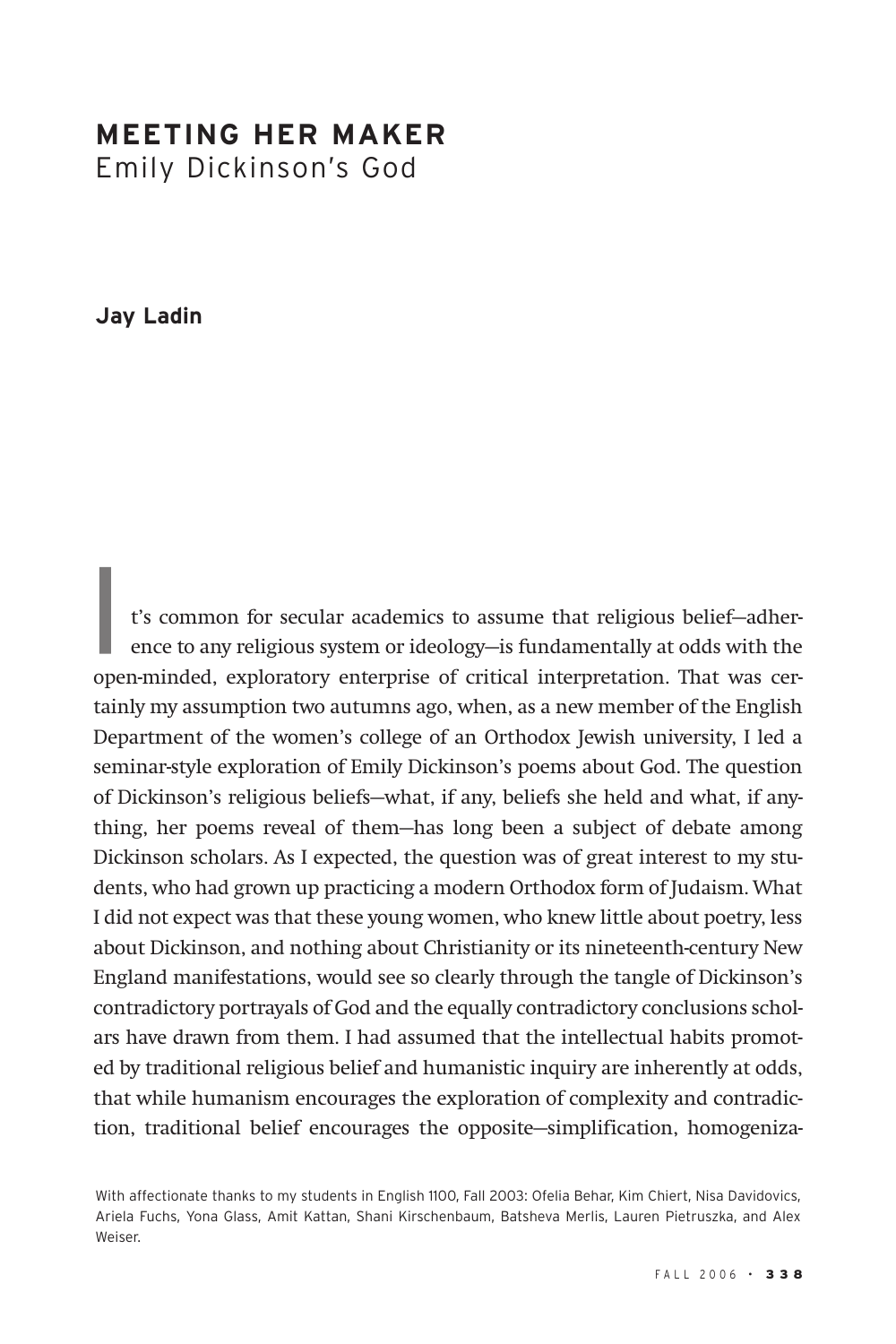tion, retreat from the messiness of existence into the comfort of tautological projection. But rather than inhibiting their ability to engage with Dickinson's challenging texts, my students' lifelong immersion in Orthodox Judaism helped them recognize dynamics at work in Dickinson's poems about God that my secular approach had obscured.

One of the nice things about teaching is the way it transforms vexing scholarly uncertainties into signs of professorial sophistication. Rather than feeling anxious that I didn't know the answers to the questions I was raising, I felt quite pleased to introduce the subject of Dickinson's religious beliefs by informing my class that scholars had been utterly unable to agree on them. For example, while Dorothy Oberhaus has argued that Dickinson wrote "in the poetic tradition of Christian devotion," Richard Wilbur and many others since have seen Dickinson's poems as expressions of an idiosyncratic, home-made relation to religious belief—what Wilbur calls "a precarious convergence between her inner experience and her religious inheritance" (Farr 105, 54). Other readers, focusing on Dickinson's most iconoclastic texts, see Dickinson as radically challenging Christianity and indeed all religious belief. This extraordinary range of opinions as to what Dickinson believed—and the abundance of textual evidence to support each of them—has prompted many scholars to adopt what we might call an agnostic attitude toward Dickinson's beliefs. As Denis Donoghue put it, "of her religious faith virtually anything may be said. She may be represented as an agnostic, a heretic, a skeptic, a Christian" (quoted in Yezzi 20). Wary that my students might simplify Dickinson's beliefs by filtering her contradictions through the lens of their own faith, I presented Donoghue-style agnosticism as the only intellectually responsible position possible—that is, the only position that confronted the entire range of beliefs presented in Dickinson's poems. To demonstrate Dickinson's irresolvable religious contradictions, I started my students off with poems that present completely incommensurate representations of God: the amputated absentee of "Those – dying then"; the withholding parent of the poem that begins "Of Course – I prayed – / And did God Care?"; the outgrown childhood God of "I prayed, at first, a little Girl"; the faceless, dematerialized "Infinitude" of "My period had come for Prayer"; the Disneyesque savior of vermin addressed in the poem that begins "Papa above! / Regard a Mouse / O'erpowered by the Cat!" No one, I assured them, could infer a coherent idea of God from this blizzard of conflicting evidence.

My students dutifully jotted down my words, relieved no doubt that I was excusing them from at least one measure of responsibility for under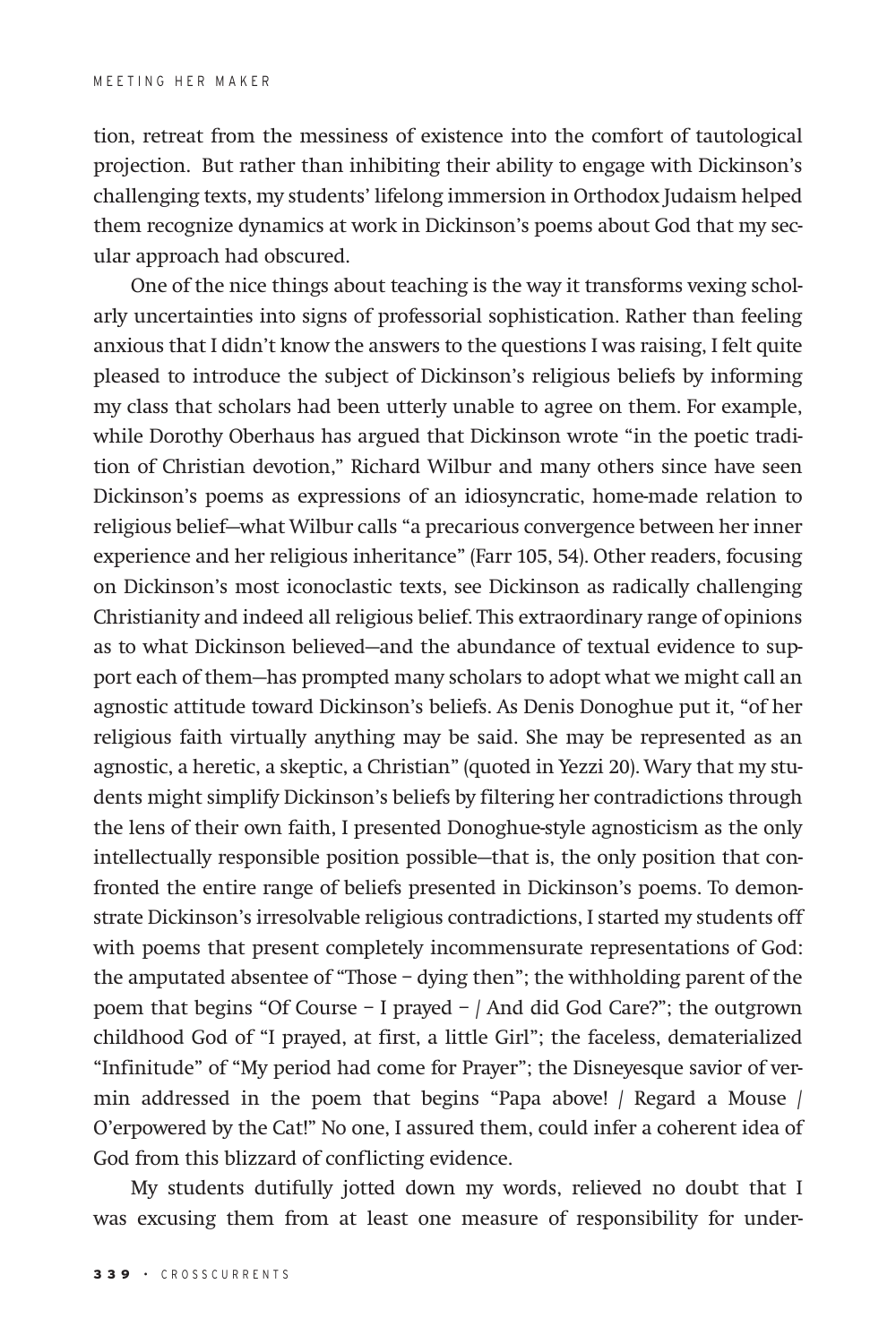standing a poet they found so difficult. Having saved them from the humanistic equivalent of Original Sin— belief in absolute interpretation— I set my students to working their way through the poems line by line. They chose to begin with "Of Course – I prayed":

Of Course – I prayed – And did God Care? He cared as much as on the Air A Bird – had stamped her foot – And cried "Give Me" – My Reason – Life – I had not had – but for Yourself – 'Twere better Charity To leave me in the Atom's Tomb – Merry, and Nought, and gay, and numb – Than this smart Misery.

At first we focused on grammar rather than theology. My students were baffled by the radical shifts in tone and perspective in the long sentence—or is it a sentence?—that begins "He cared as much as on the Air" and either concludes with "'Give Me,'" or with "Life." Or, since "My Reason – Life" can be read both as the end of the thought ("'Give Me' – / My Reason – Life") that begins the poem or the beginning of the thought that ends the poem, perhaps the sentence never really concludes at all. They were fascinated to discover that Dickinson uses this Moebiusstrip-like syntax—an inelegant version of the technique Cristanne Miller calls "syntactical doubling"—to seamlessly shift from the melodramatic rage of the opening lines to the John Donne-like intellectual complaint of the last.

Once my students recognized that the poem represented two distinct attitudes, they began to find it easier to understand. Having themselves wrestled with God as both an inconsistent source of blessings and as the ultimate guarantor of the meaning of their lives, they found the opening lines' rage at God's refusal to respond to prayer quite familiar. For them, these lines were dramatizing a childish, egocentric relation to God, in which God is seen purely as a function of one's own needs. The end of the poem, they saw, was a more adult, intellectualized version of the same relationship. Though they weren't sure of the speaker's sincerity in stating that she would rather have been left in "the Atom's Tomb" as uncreated matter, they understood that God's unresponsiveness had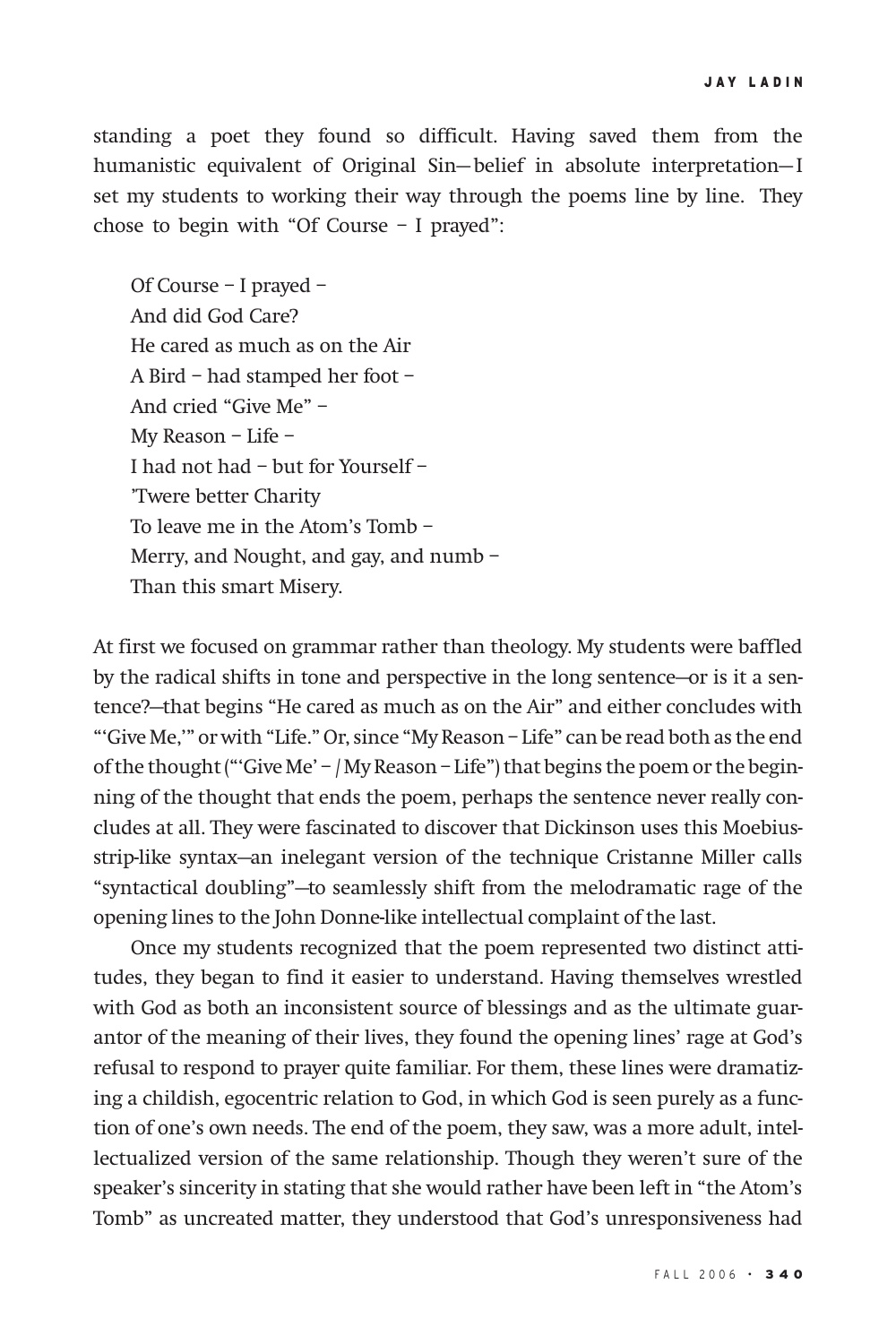provoked the speaker to question the value of consciousness.

Having identified both parts of the poems as forms of rage at God for failing to respond to prayer, my students found themselves back at the question of syntax. What, they wondered, was the relationship between these very different attitudes toward God? Why did Dickinson fudge the syntactical boundaries that would normally enable us to clearly distinguish them? Though they still couldn't figure out the sentence, they began to see that the defective syntax embodied a deeper problem: the difficulty, for the speaker and for anyone engaged in a serious practice of prayer, of separating the psychological from the theological. That is, the blurred syntax reflects the difficulty of distinguishing between subjective rage at a God who fails to personally respond to prayer, and the objective questions, such as the nature of God or the value of human existence, that Divine non-responsiveness raises. Perhaps, they speculated, the defective syntax was Dickinson's way of emphasizing the underlying similarity of these two very different theological tantrums.

I had guided my students through the syntactical issues raised by the poem, but to my astonishment, my students' discussion of its content had changed my own reading of the poem. Before our discussion, I read "Of Course – I prayed" as a deliberately incoherent critique of God. Now I saw it as a trenchant critique of an "immature" relation to God and prayer whose symptoms could range from childish rage to Metaphysical wit to a profound rejection of human existence.

I was both delighted by my students' ability to connect Dickinson's work to their personal experiences, and startled by the effectiveness of that connection. Rather than oversimplifying the complexities of the text, reading Dickinson through the lens of their religious experience had made my students more effective, subtler readers than they would have been had they adopted the humanist framework I offered them.

A fluke, I told myself. My students had transformed my reading of "Of Course – I Prayed," but my overall sense of Dickinson's indeterminate religious belief—a claim based not on individual poems, but on her work as a whole—was still unchallenged. Thus, it was not without a certain eagerness that I turned discussion to "Those – dying then," a poem whose "Nietzschean post-Christianity," as David Yezzi puts it, would demonstrate the essential instability of Dickinson's religious beliefs: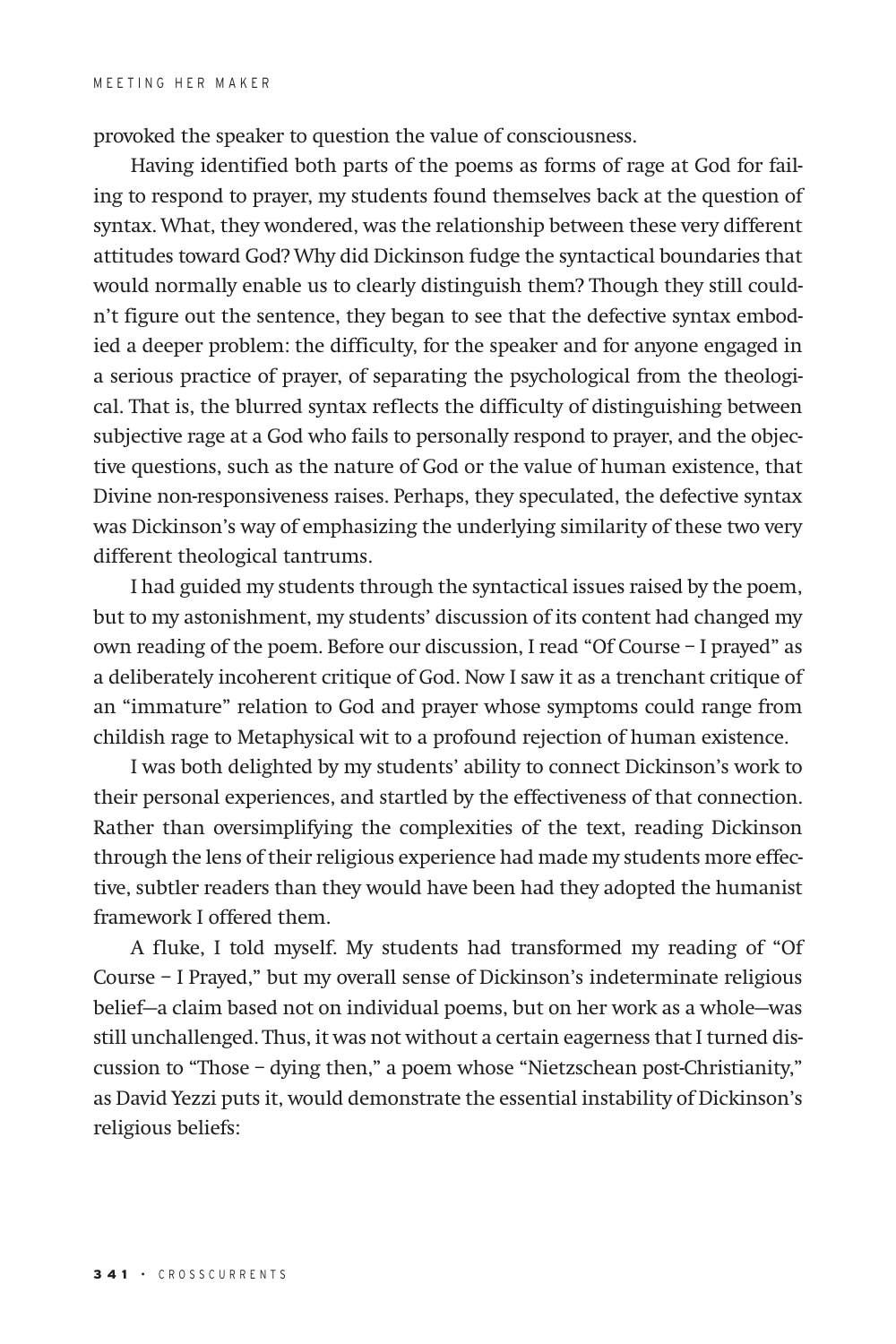Those – dying then, Knew where they went – They went to God's Right Hand – That Hand is amputated now And God cannot be found.

The abdication of Belief Makes the Behavior small – Better an ignis fatuus Than no illume at all.

After the syntactical mishmash of "Of Course – I prayed," my students had little difficulty fleshing out the compressed spiritual history presented in the first stanza. "Those . . . then," they saw, referred to an earlier time, when belief in God and the afterlife was far more firmly and generally established. They also recognized the epistemological shadings in the stanza's phrasing—that is, that rather than making a statement about the actual organization of life, death and eternity, the statement that "Those dying then / Knew" they were headed to "God's Right Hand" was describing "Their" beliefs. With this understanding, it was easy for my students to see through the shock of the imagery of the amputated "Right Hand" to the deeper shock of moving from a description of beliefs (what "They" used to believe) to a statement of ontological fact (what God is now). They saw that, like the defective syntax in "Of Course - I prayed," this shock raises but does not answer the question of the relation between human belief and the nature of reality—whether the decay of human belief in some way led to God's amputated "abdication," or, conversely, whether "Those – dying then" were simply shielded by their belief from the harsh realities the last lines of the stanza assert.

This of course was the very sort of "Nietzschean post-Christian" perspective I wanted my students to glean from the poem, and I rather smugly pointed out that the vision of God this stanza presented was utterly unlike the God about whom the frustrated speaker of "Of Course – I prayed" complains. While the speaker of the first poem blames God for failure to respond, the second poem's image of God's amputated hand suggests a deity who is powerless to respond. Obviously, I concluded, the poems represent different theological universes and demonstrate the inconsistency of Dickinson's beliefs.

Here, however, my students balked. Both poems, they argued, represent dif-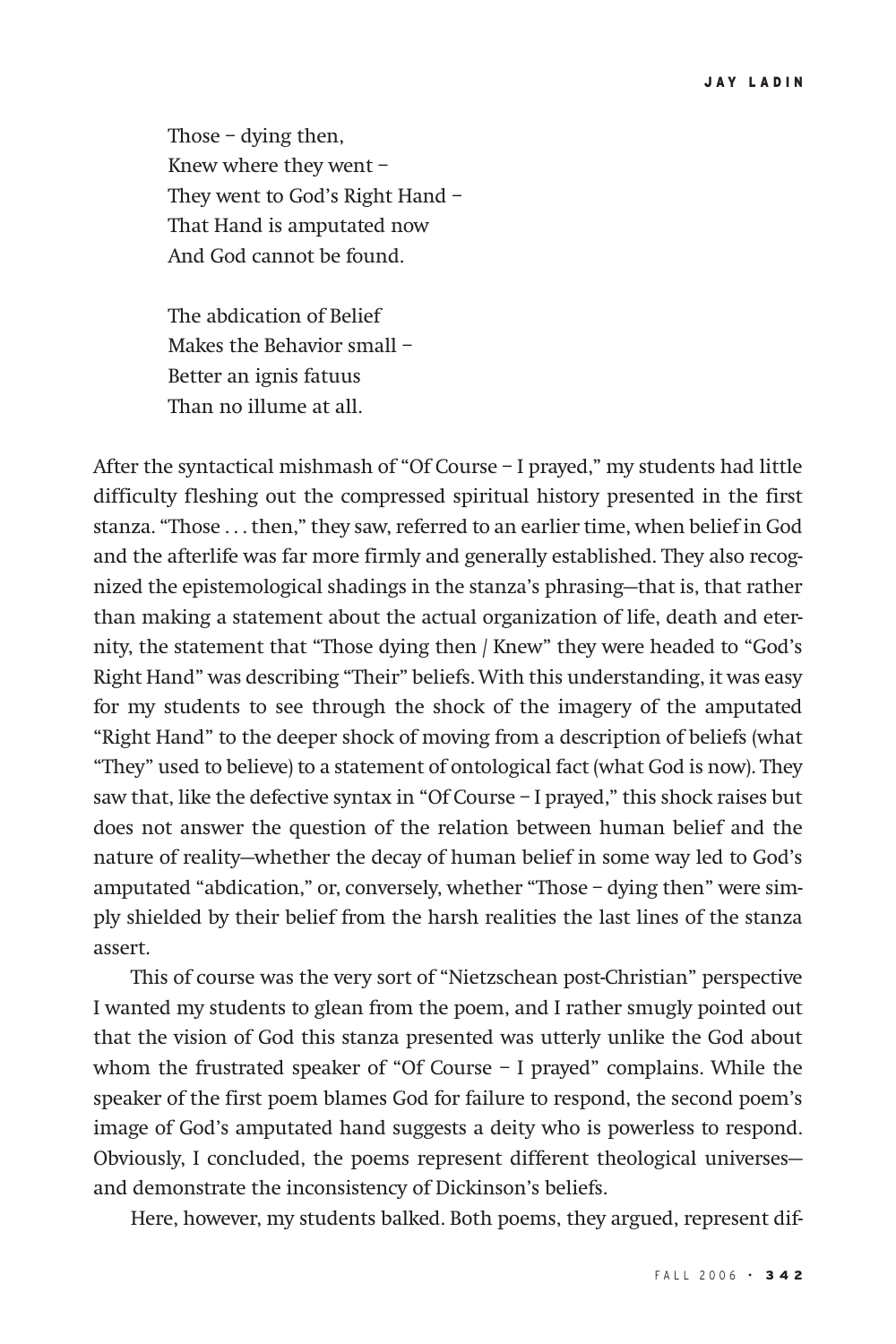ferent takes on the same fundamental problem: the difficulty of establishing a relationship with God. One student startled me by pointing out that the statement "That Hand is amputated now" presents God's existence as ontological fact rather than simply a matter of belief. While the statement can certainly be read figuratively, as a metaphor for Divine ineffectuality in the face of modernity, it also presents a vividly physical image of God—an image that emphasizes rather than undercuts the sense of God's existence. They also challenged my claim that the poem's second stanza represents a Wallace Stevens-type assertion that humans need "supreme fictions" such as belief in God, even when we know they are fictions. Rather, they argued, the leap from "God cannot be found" to "The abdication of belief" suggests that God's absence may be a sign of human dereliction of duty (the peculiar verb "abdication" implicitly equates human "Belief" with royal obligation). Just because God "cannot be found," they said, doesn't mean that God is not there; after all, Jews have wrestled for millennia with the question of how human beings should respond to the "hiddenness" of God at times of personal and collective suffering. From their perspective, the second stanza laments not the absence of God but human acceptance of God's absence.

Though I insisted on the ambiguous relation between the stanzas, I could not escape the sense that my students were right: even here, at her most apparently nihilistic, Dickinson's poetry evinced a passionate engagement with God, an engagement that affirmed God's existence and importance even as it fretted or raged over God's inaccessibility.

My students had opened my eyes to the superabundance of evidence of Dickinson's relationship to God—evidence so strong that it appears to rule out the idea that Dickinson was an "agnostic" or a "skeptic." Though Dickinson wrote deeply skeptical poems, as my students demonstrated with regard to "Those – dying then," even these poems can be understood as reflecting a tumultuous but clearly ongoing relationship to God. Robert Frost, who wrote some of the bleakest verses ever penned in English, claimed he had a lover's quarrel with life. My students convinced me that the same could be said of Dickinson and God. Like Frost's quarrel with life, Dickinson's quarrel with God reflects the full panoply of human disaffection. But though Dickinson's God rarely seems to make her happy, she never breaks off the affair, never rejects the idea that, however incompatible we may be, human and Divine are made for each other.

Once I accepted my students' contention that Dickinson's belief in God was neither contradictory nor inconsistent, I also found myself agreeing that the nature of Dickinson's relationship to God was not, as I had insisted, "indeter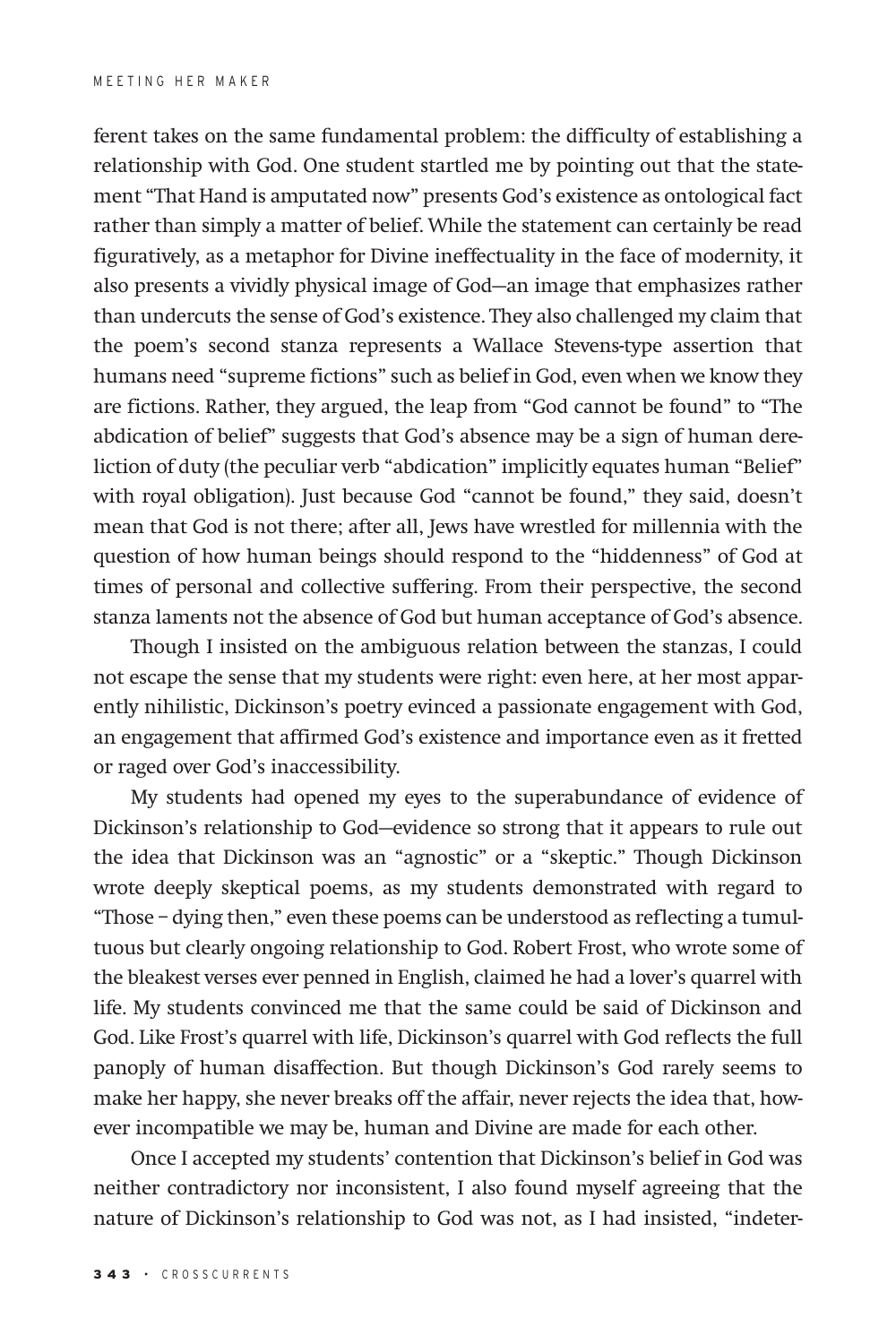minate." The relation to God my students found in Dickinson's poems is both simpler and more complex than most critical accounts suggest. Rather than contradictory religious beliefs, they recognized in her rhetoric and imagery a core assumption of God's existence—an assumption that underwrites and gives rise to a range of challenges and pleas. For them, what is at stake in Dickinson's religious poems is not God's existence, but God's accessibility, responsiveness, accountability, comprehensibility, and concern for the human condition.

From my students' perspective, the baffling array of religious attitudes Dickinson portrays in her poems reflect a clear, coherent and—to young women born along the fault-line between traditional religious belief and American modernity—quite familiar spiritual struggle. As a longtime ponderer of Dickinson's highly theatrical poses, I realized that I found her relationship to God familiar in a different way. Dickinson adopts a similar variety of moods and roles in her letters. For example, in her famous correspondence with Thomas Wentworth Higginson, Dickinson shuttles from flirt to adoring "scholar," condescending epigrammatist to eyelash-batting naïf. As in so many of the relationships she carried on via written language, Dickinson ceaselessly reinvented herself and her relationship to God. The list of Dickinson's theological poses is nearly as long as the list of her God-related poems: the lisping child of "I never felt at Home – Below" who anticipates wanting to run away from "Paradise" because "it's Sunday – all the time –  $/$  And Recess – never comes"; the beset but endearing rodent of "Papa above!"; the ontological adventurer of "My Period had come – for Prayer," who travels "Vast Prairies of Air" in an effort to face the ultimately faceless "Infinitude"; the sardonic skeptic of the poem that begins "It's easy to invent a Life / God does it – every Day." As in her letters, in her poems about God, Dickinson—or her alter egos—wheels from dominance to submission, from childish directness to arch sophistication, from loneliness to love.

In fact, the more closely one compares Dickinson's poems about God to her letters to acquaintances, the more typical of Dickinson her relationship with God seems. Both the poems and letters express an insatiable need for a level of response Dickinson's addressees rarely seem to supply. And in both poems and letters, whatever posture Dickinson adopts in her protean playacting, as my students noted, the focus, the drama, centers ultimately on her rather than her addressee, who recedes, despite the speaker's rhetorical grasping, into a life beyond her ken.

Perhaps that recession was the point of Dickinson's posturing. Though God and the others she engaged so passionately through her words always seem to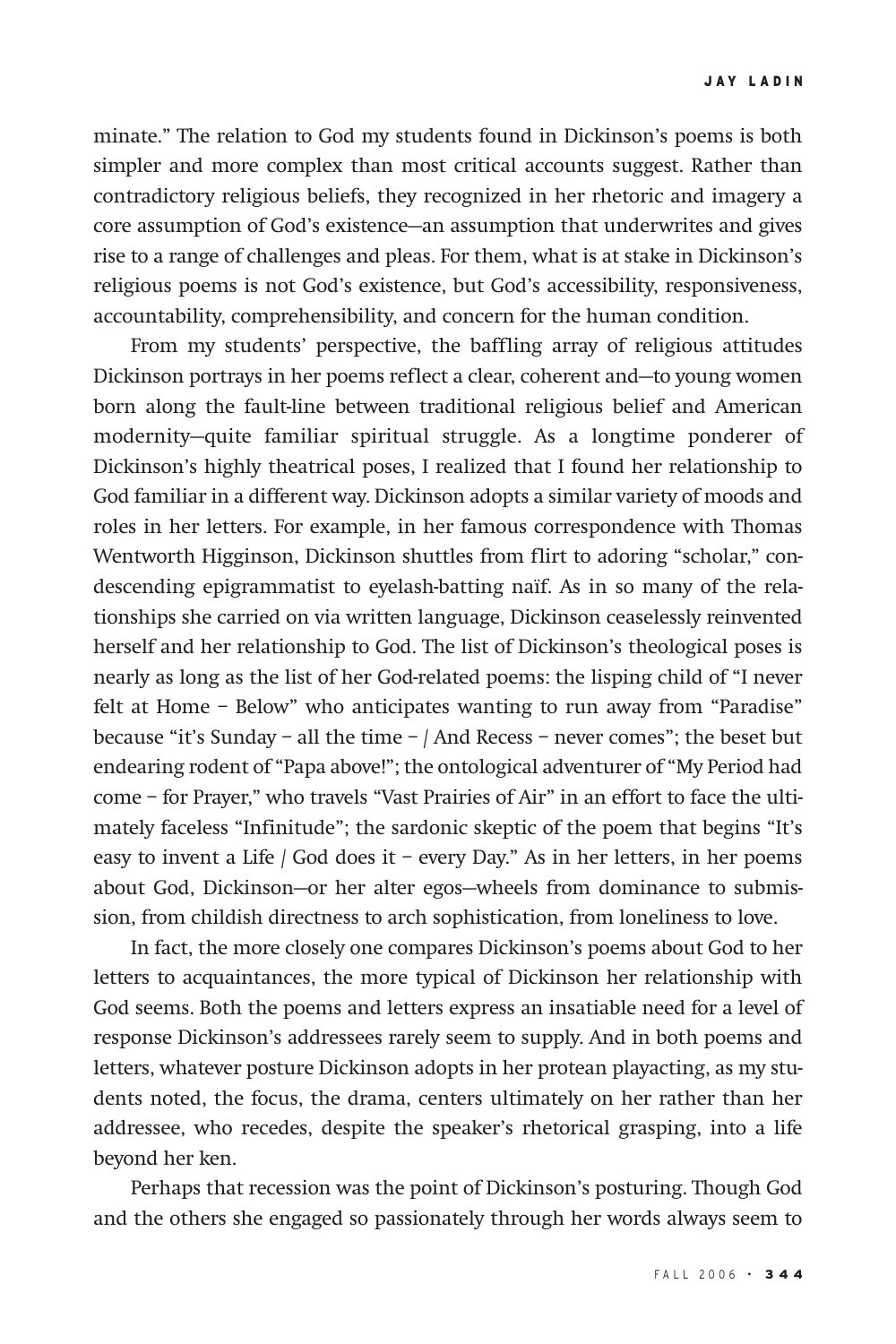fail her, their very distance secured the integrity of the self Dickinson kept so closely guarded. Many of Dickinson's religious poems dramatize her fear that God, unlike her human correspondents, would prove too present, too perceptive, too insistent to evade. The childish speaker of "I never felt at Home – Below," for example, worries that God, "a Telescope // Perennial beholds us." This nightmarish (for the reclusive Dickinson, at least) vision of an All-Seeing God obsessed with eyeing any soul foolish enough to attempt to hide itself rises to a pitch of post-Puritan paranoia in "Of Consciousness, her awful mate," which envisions a God as inescapable as consciousness itself, whose "Eyes" are "triple Lenses" that "burn" through any attempt at anonymity.

My students readily grasped Dickinson's rage at God's silence or absence; such feelings are common aspects of religious engagement. But as religious people focused on seeking rather than evading God, and as young women focused more on finding life partners than on maintaining personal boundaries, they found it difficult to understand Dickinson's horror of God's "triple lenses." A lifelong relationship involves endless negotiations over intrusiveness and distance, power and impotence, but even during the most difficult periods, there are moments when a couple's eyes will meet, and each will recognize the other and the difficult bond they share. For Dickinson and God, this moment seems to have come when both found themselves stranded face to face between Earth and Heaven, Eternity and Time:

It was too late for Man – But early, yet, for God – Creation – impotent to help – But Prayer – remained – Our Side –

How excellent the Heaven – When Earth – cannot be had – How hospitable – then – the face Of our Old Neighbor – God –

My students' readings of Dickinson's relationship to her "Old neighbor – God" do not constitute a conclusive account of her religious thought. But they do expose the fallacy of assumptions about the inherent intellectual limitations of religious belief. Rather than preventing my students from engaging with complexity, their beliefs helped them discern complexities I had sought to bland